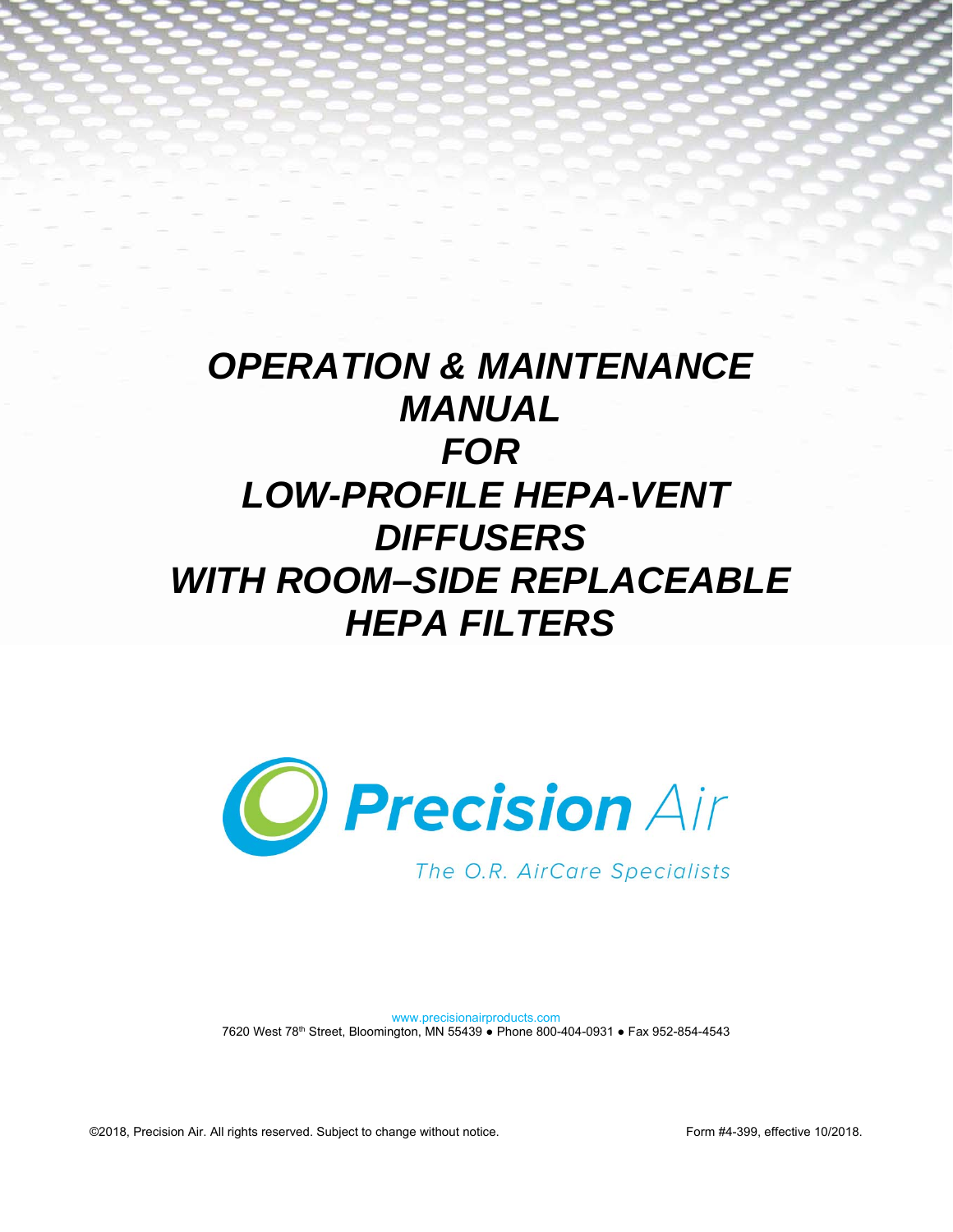## **Manufacturer's Recommended Procedure for Installation of HEPA-Vent Diffusers with Room-Side Replaceable HEPA Filters**

**Step 1:** Install supply ductwork prior to erecting ceiling.

**Step 2:** Connect supply ductwork to top inlet collar as required by project specifications if connection has not been made prior to suspending the diffuser from above.

### **Step 3: Preparation for HEPA Filter Installation**

*Note: If Precision Air factory supervision for the HEPA filter installation has been purchased, all of the following steps should be completed before Precision Air Products factory personnel arrive on site.* 

The following equipment & tools will be required for HEPA filter installation:

 $(1)$  Box of latex or nitril gloves<br>(1) Slot type screwdriver

 $(1)$  Power drill

(2) 8 ft. ladders (1) 25 ft. extension cord or spare battery pack Clean towels<br>(1) 7/16" deep well socket with drill<br>attachment

For new diffusers:

- a. Open the faceplate on each diffuser by turning the quarter turn fasteners counterclockwise until they drop down and detaching one of the safety cables. Make sure to hold the faceplate in place while you release the last few fasteners.
- b. Since new ductwork must be blown down to remove any dust or debris left from construction, run the air handler on high for several minutes.
- c. Clean and dry the inside of each diffuser with a towel and a non-abrasive cleaner.
- d. Clean and dry the top and bottom of each diffuser faceplate with a towel and a nonabrasive cleaner.

For existing diffusers with filters which are to be replaced:

- a. Open the faceplate on each diffuser by turning the quarter turn fasteners counterclockwise until they drop down and detaching one of the safety cables. Make sure to hold the faceplate in place while you release the last few fasteners.
- b. Remove the old HEPA filters by loosening the nuts that hold the retaining clips using a 7/16" deep well socket attached to a drill.
- c. Run the nuts to the end of the bolts but don't remove them. Turn the retaining clips sideways to allow the filter to fit between them.
- d. Working with a partner, both on ladders and protective wearing gloves, remove the old filters by pulling on each corner until they release from the knife-edge.

#### **WARNING: DIRTY HEPA FILTERS ARE A POTENTIAL BIOHAZARD AND SHOULD BE DISPOSED IN ACCORDANCE WITH ESTABLISHED HOSPITAL PROTOCOL.**

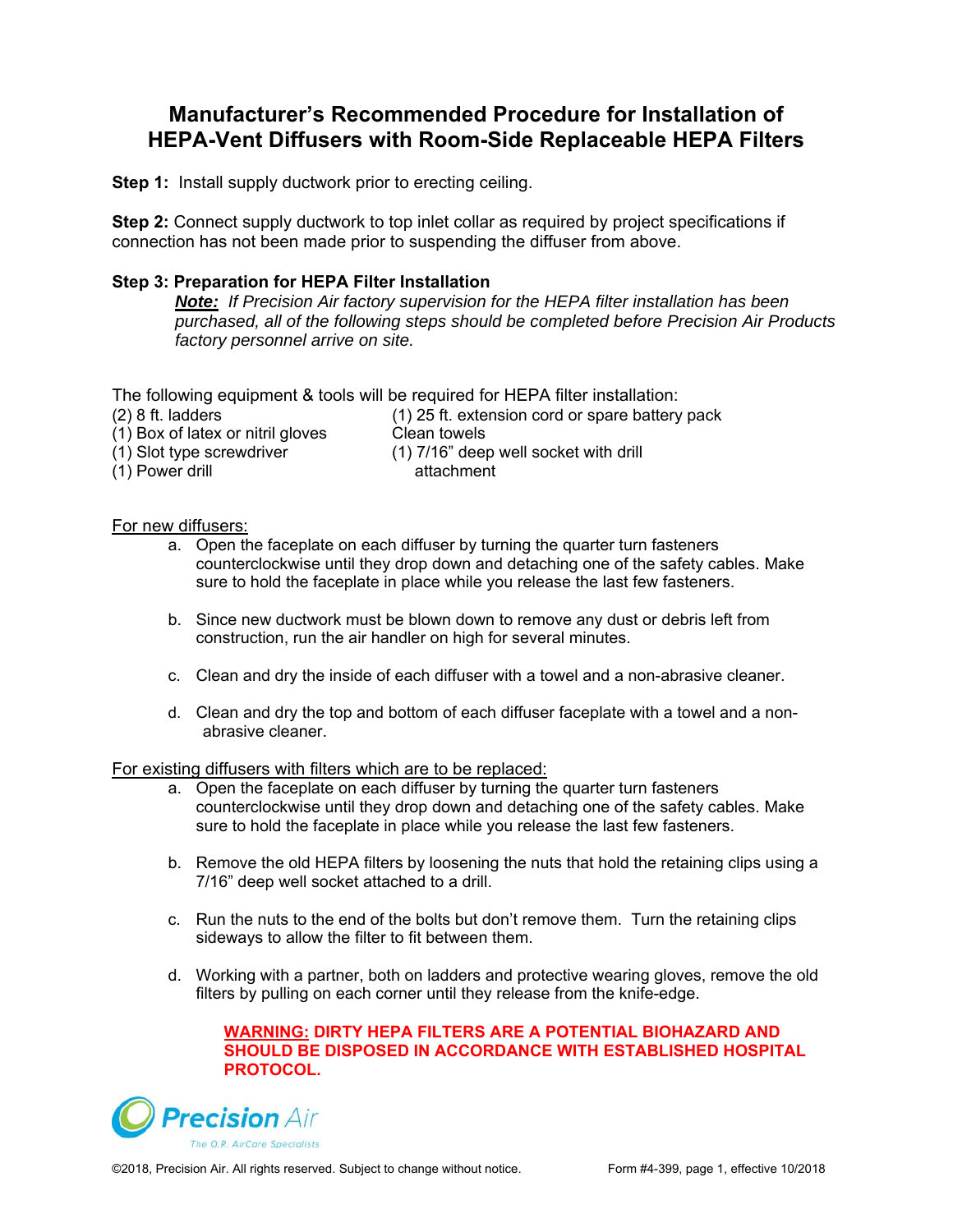- e. Old filters should be disposed of before new filters are brought into room to avoid crosscontamination.
- f. Clean and dry the top and bottom of each diffuser faceplate with a towel and a nonabrasive cleaner.

## **Step 4: Installation of Terminal HEPA Filters**

- a. Inspect that the entire framing system is gasketed to assure an airtight interface between the framing and diffuser (and any blank-off/fill-in panels or fluorescent light fixtures also installed in the framing system).
- b. Confirm that air-handling system has been blown down in order to eliminate dirt and debris that may have accumulated in the ductwork during the construction process. All work that requires sanding and cutting should be completed prior to filter installation. Precision Air Products strongly recommends that a thorough construction cleaning be completed before attempting to install final HEPA filters.

*Note: Air handler should remain on at all times during filter installation and it is strongly recommended that it remain on until the rooms are ready to be turned over to the owner. This will assure that filters remain pressurized and the face (or room side) of the HEPA filter will be kept free of dust and other airborne particulates.* 

- c. As a final check, visually inspect the diffuser's supply duct connection prior to installing the filter.
- d. Drop the perforated faceplates on diffusers by loosening all ¼-turn fasteners located on the perimeter of faceplate by turning fastener counterclockwise with slot screwdriver. Carefully disconnect the single safety cable and allow the faceplate to hang freely by two of the safety cables on the opposite side.

*Note: Each diffuser has three safety cables that connect the faceplate to the plenum to prevent accidental dropping, two cables on one side and one on the opposite side. Simply disconnect the single cable and then re-hook after the filter is installed.* 

- e. With a soft, damp non-shedding cloth, wipe down the "knife edge" of the diffuser's frame and allow to completely dry. This is the edge of the interior of the diffuser that will be clamped into the filter's gasket or gel channel.
- f. The HEPA filter will be retained in the diffuser with several "clips" which are held in a channel with a nut and bolt. Each retaining clip shall consist of a stainless steel nut and bolt and an angle clip with a hole. Precision Air recommends assembling the clip and bolt assemblies in accordance with Figure 2 on the following page before beginning installation of the filters.

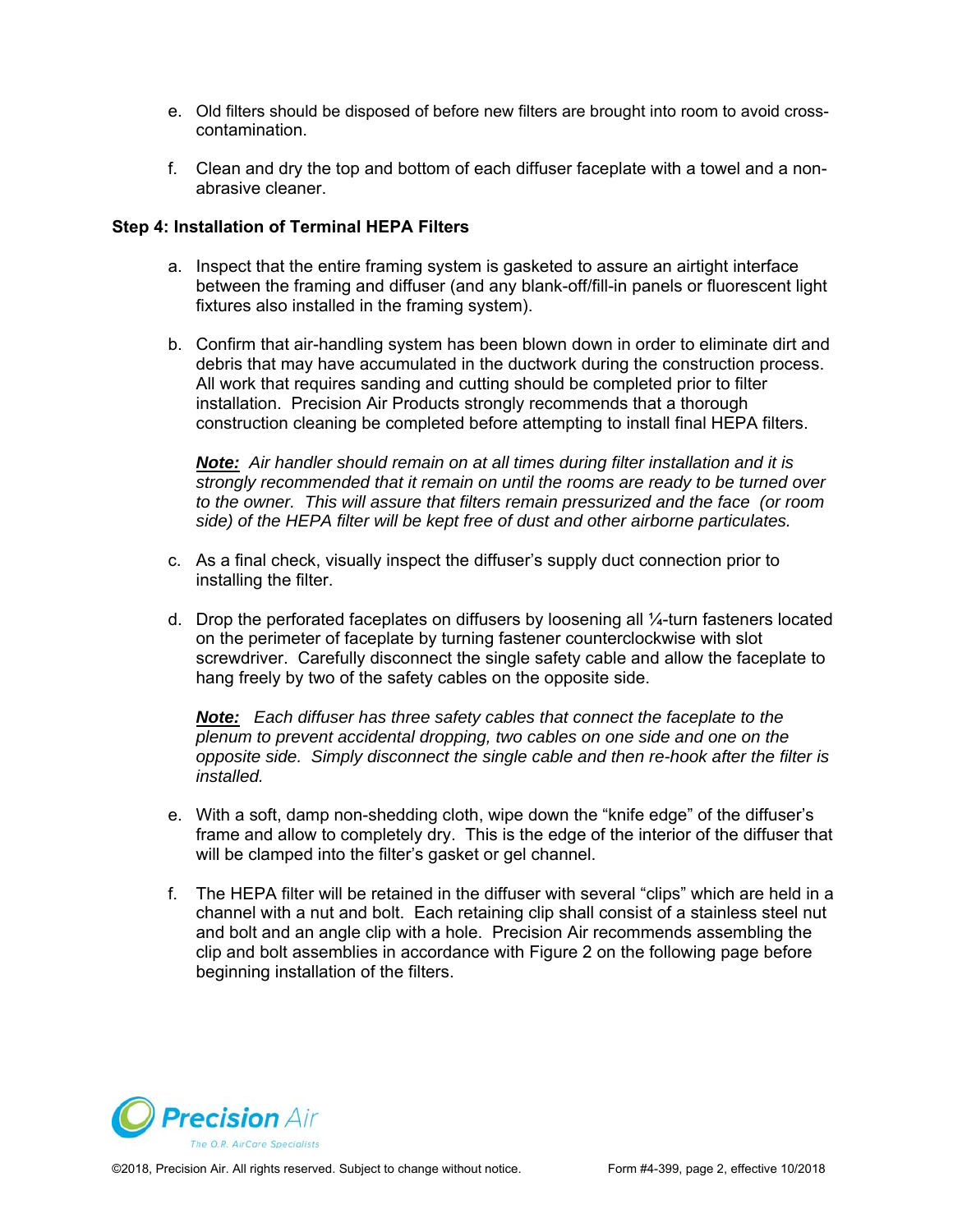

Figure 2. Assembly of filter retaining clip

g. Properly position these retaining clips and bolts within extrusion's channel. The head of the bolt should be placed in the channel and slid into approximate position, evenly spacing the clips around the frame and approximately 6" from the corners. See Figure 3 for reference. Turn all clips out such that the gasket flange or gel channel will easily protrude into the knife-edge.

*Note: For a 2'x4' diffuser, two (2) clips will be located on the short sides and four (4) clips on each long side* 



 Figure 3. Retaining clip positioning prior to filter installation with "knife edge" of diffuser ready to mate with filter's gasket or gel seal.

h. Visually inspect carton of filters for any shipping damage. Carefully remove filter from carton and slip out of protective cardboard sleeve. Next, remove filter from polybag packaging and visually inspect the filter for any type of media damage, i.e. small tears, fingernail scratches, any indication that crushing of the media has occurred, etc. If any areas of slight damage are found, a small silicone patch will be required. Patching method is as follows: Lay filter flat with damaged area face up and apply Dow Corning #734 flowable silicone (or equal) to damaged area's surface and surrounding 1/2-3/4" area (between pleats too if the damage extends down into



©2018, Precision Air. All rights reserved. Subject to change without notice. Form #4-399, page 3, effective 10/2018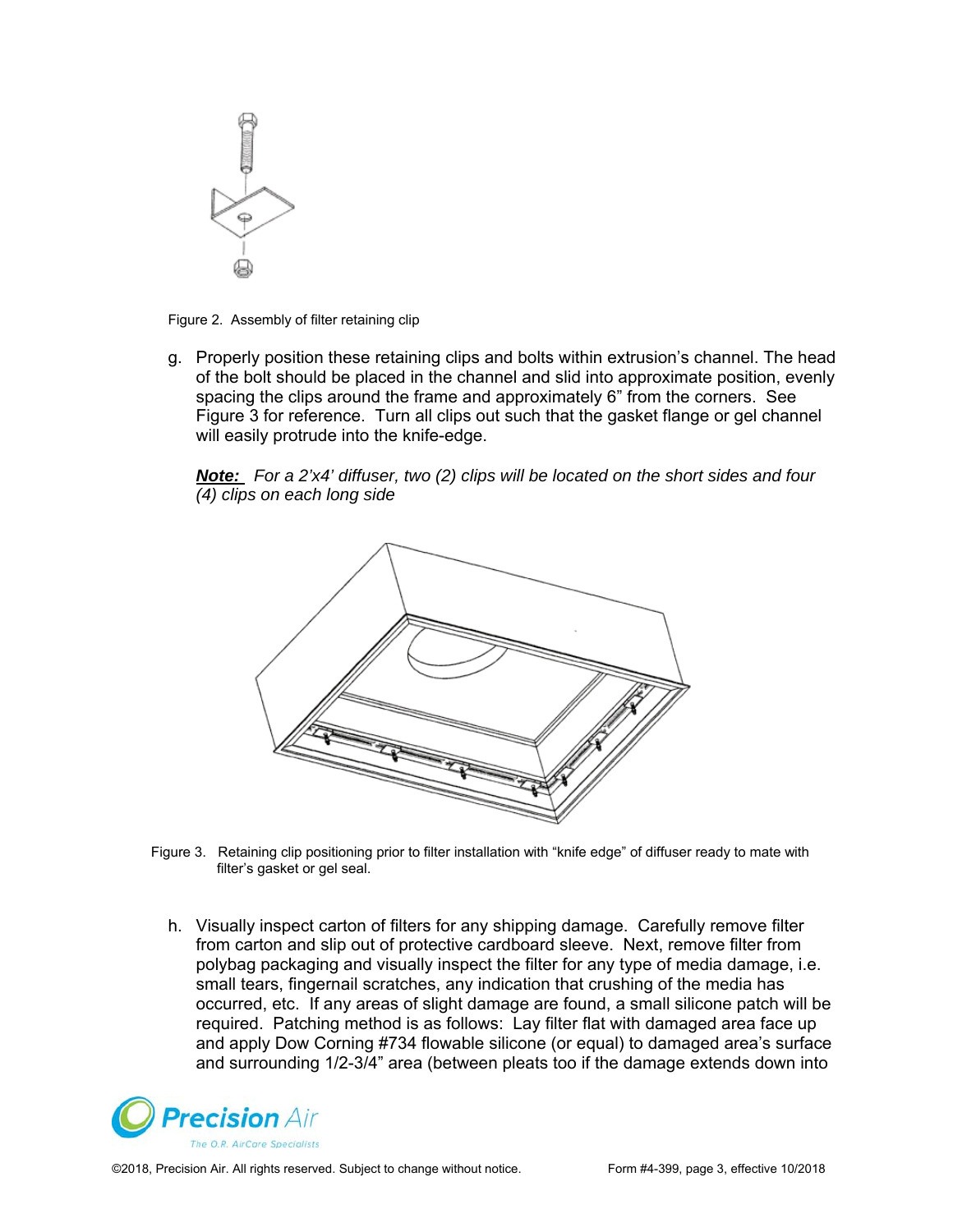the media). Let set approximately 7-10 minutes to allow the silicone to set and then install the filter.

- i. Inspect the filter's gel channel or gasket applied to filter's flange. For gel seal type filter, the gel must be continuous and fill the entire channel. For gasket seal type filter, verify that the gasket is continuous and has been installed without tears or deformation in the gasket.
- j. Determine the filter's installation position by noting reference arrow on the filter. Install filter with reference arrow pointing in direction which air will flow through the filter.

*Note: Installation of HEPA filters is strongly recommended as a two-person job, due to the extreme care that needs to be taken in handling of the filters. It is very difficult for a single person to accomplish installation.* 



Figure 4A. Installed filter with retaining clips in place, putting pressure against filter's gasket or gel seal.

k. Carefully lift the filter up to the diffuser, taking caution to handle the filter by its flange and frame only, and not to touch the filter's media, as the media is very delicate. Installer may also use the filter's aluminum centerboard as another place to hold the filter (if required). Push the filter's gasketed flange or gel seal into the diffuser's "knife edge". Secure the filter and create an airtight seal of the interface by turning the angle clips perpendicular to the filter's flange to hold filter in place. The second installer should use a screw gun with a 7/16" hex-head deep well socket to tighten the nuts on the retaining bolts such that the clip begins to deform slightly. It is recommended that the end clips be tightened first, followed by the side clips. See a filter which has been correctly installed in Figures 4A & 4B.



©2018, Precision Air. All rights reserved. Subject to change without notice. Form #4-399, page 4, effective 10/2018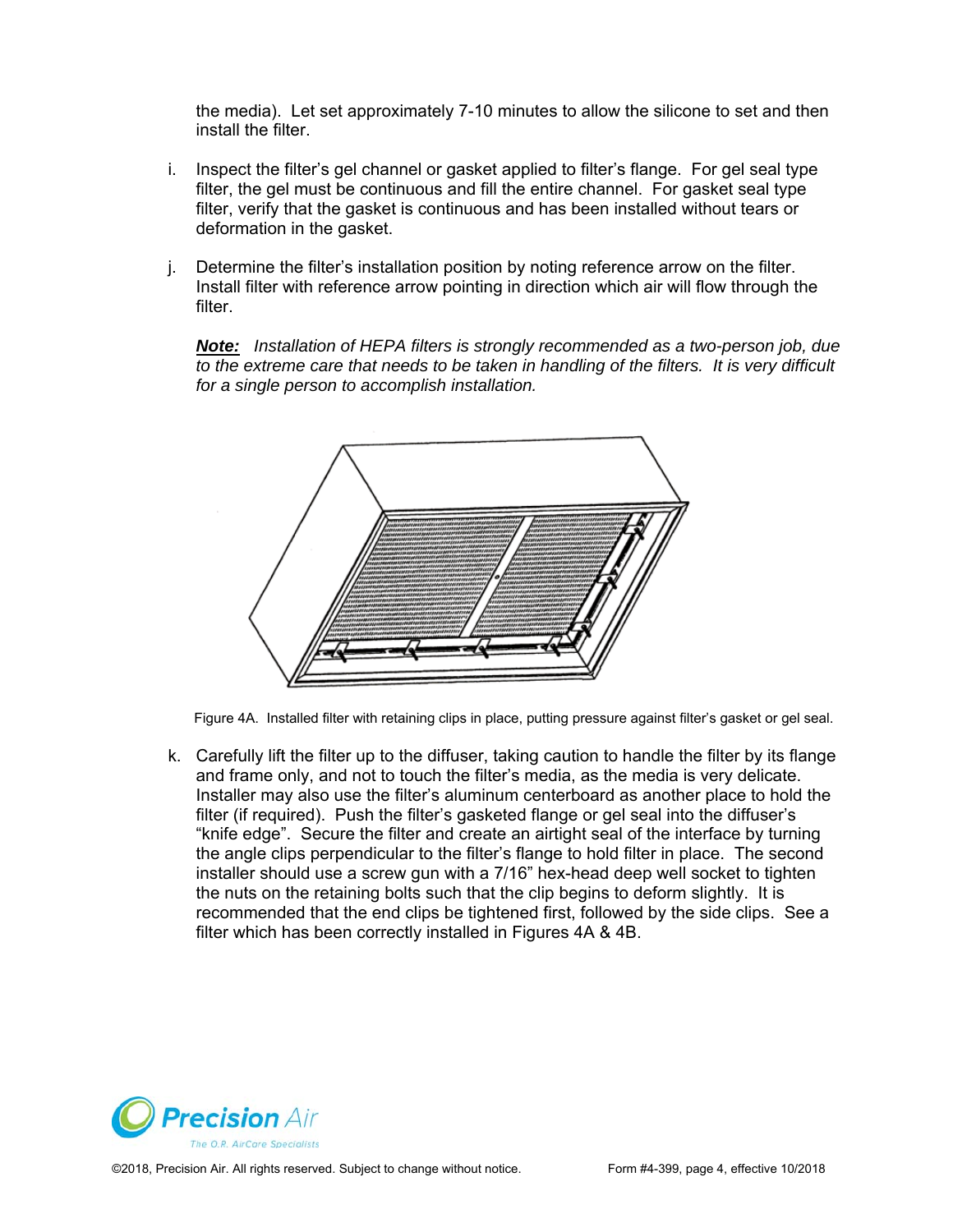

Figure 4B: Section view of installed filter with gasket seal filter.

- l. If filter is supplied with centerboard with port or multiple ports, check that well nut(s) are tight and secure.
- m. If any type of final air balancing is required on diffusers with a top inlet with a cone type balancing valve, access to the valve is accomplished by removing the well nut in the filter's centerboard. An 8"-10" long straight blade screwdriver can be used to turn the valve's adjustment screw. After balancing is completed, replace and tighten the well nut. If balancing a unit with a side or end inlet, the adjustment screw is located directly above a rubber plug located along the perimeter of the diffuser frame on the side or end, just below the side or end inlet.
- n. If required, wipe down the surfaces of the diffuser's perforated faceplate with a soft, damp cloth.
- o. Reattach the single stainless steel safety cable to the faceplate and tuck the safety cables up into the diffuser and reattach the faceplate by tightening the  $\frac{1}{4}$ - turn fasteners clockwise.
- p. Precision Air Products recommends that the filters be in place for at least 12 hours prior to any type of clean room certification testing which may be required. If a cleanroom certification test is not required by specifications, Precision Air strongly recommends that a field leakage test with a particle counter be performed to scan each filter's media and the entire perimeter of the filter flange.

#### *General Notes:*

*1. Precision Air Products Co. does not warrant filters damaged during installation, unless installation is performed under factory supervision. For a quote for damaged filters call Precision Air Products Co. at 1-800-404-0931.* 

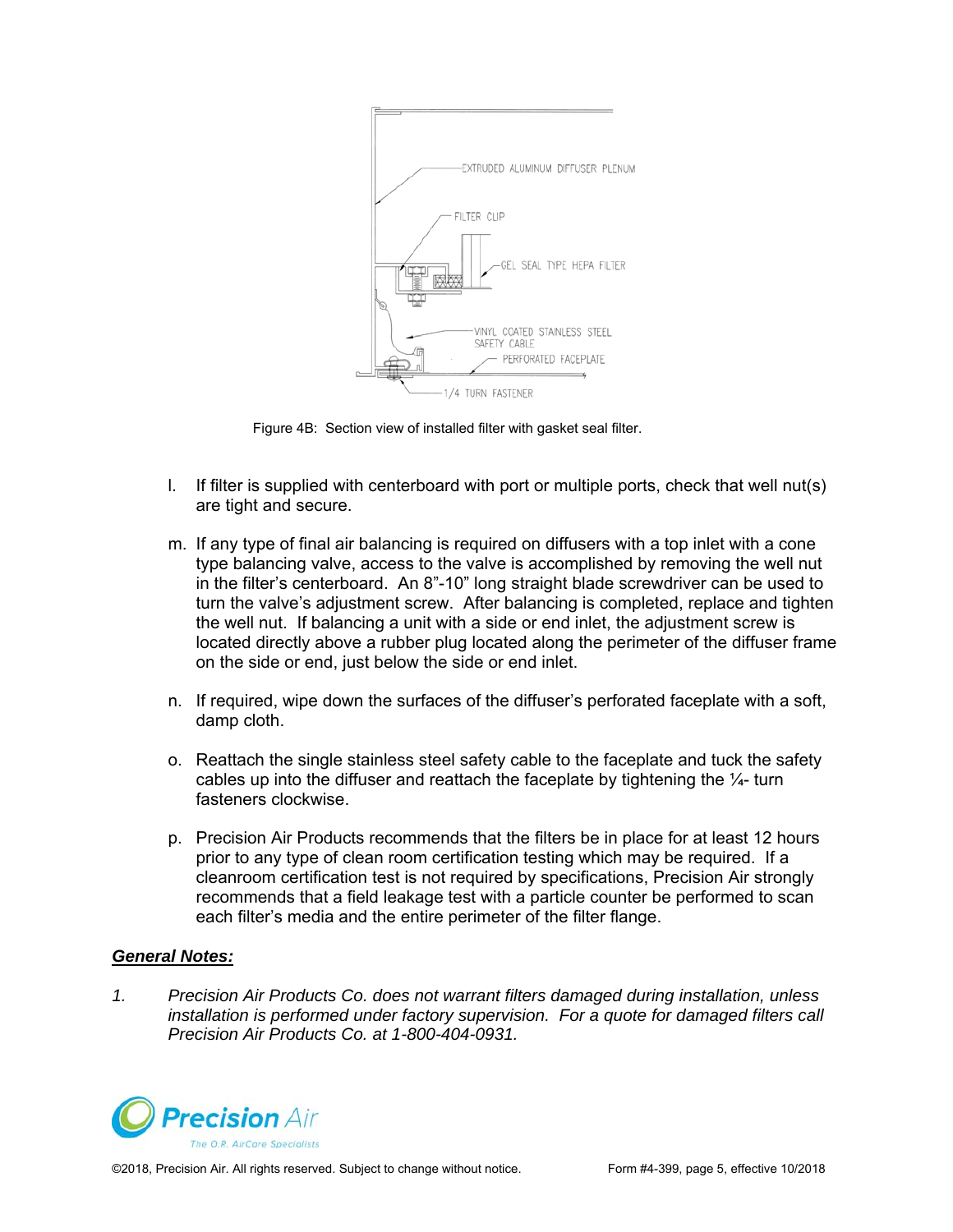- *2. The life expectancy of a HEPA filter is dependent upon the working environment in which they are used (i.e. frequency of pre-filter replacement, general facility housekeeping procedures). This manufacturer will not be responsible for recommending replacement frequency, although industry standard for replacement is approximately 2 times the initial clean filter pressure drop. So, it is therefore recommended that the owner should have the air balancer obtain an initial filter pressure drop reading across a diffuser of every size in each room. Also, see local and/or state requirements for replacement frequency of HEPA filters as a function of the application (i.e. FDA regulations).*
- *3. Replacement filters can be purchased from Precision Air Products. Please indicate the overall filter dimensions that are available on the record drawings, the efficiency of the HEPA filter (i.e. 99.97% or 99.99%) and also the filters' sealing type, either gasket or gel seal.*

## **Step 5: Balancing**

The Low Profile HEPA-Vent module design does not allow for adjustment of airflow from the room side of the diffuser. All damper mechanisms must be installed in the duct immediately following the air inlet on the diffusers. Please follow the outlined procedure below for proper balancing of an entire system of diffusers based on the location of the damper mechanisms in the units being supplied.

- a. Prior to any adjustment, check each individual diffuser for total CFM output with a flow hood.
- b. If air volume for diffuser is specified on mechanical drawings, balance accordingly. If air volume is not indicated and total system air volume is known, diffuser air volume must be calculated. To determine individual diffuser volume, first determine the CFM per square foot of active diffuser area by dividing the total CFM required in the room by the total square foot of diffuser area, the multiply that value by the nominal sq. ft. of active diffuser area (i.e. 8 sq. ft. for a 2'x4' diffuser).
- c. With a flow hood, balance for correct CFM per diffuser by first adjusting the highest volume diffusers' metering dampers to specified airflow.



©2018, Precision Air. All rights reserved. Subject to change without notice. Form #4-399, page 6, effective 10/2018